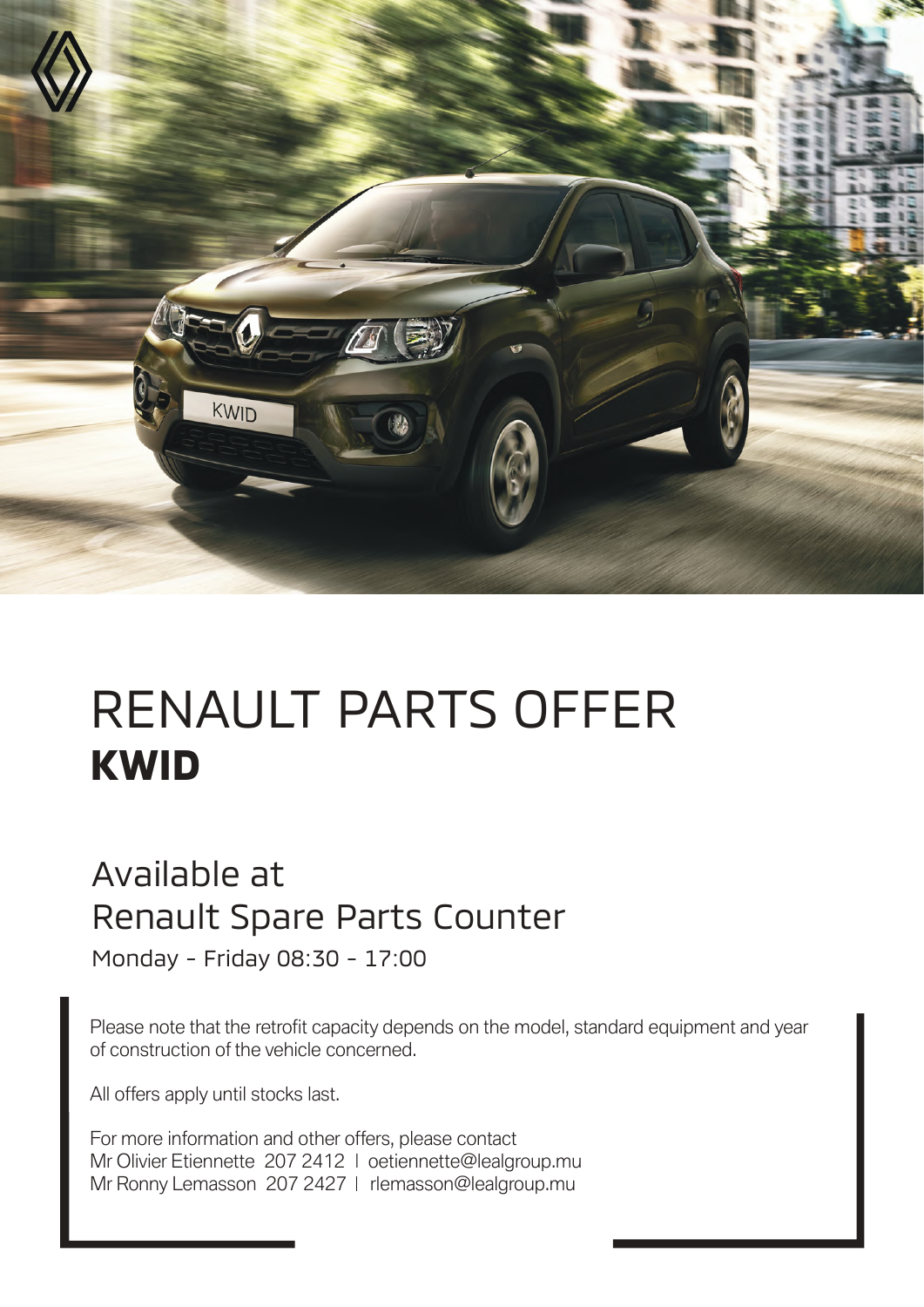

## **KWID**

| Part No.   | <b>Part Description</b>                       | Model                                    | Qty             | <b>Unit Normal</b><br>Price (Rs) | $\%$ | <b>Unit Special</b><br>Price (Rs) |
|------------|-----------------------------------------------|------------------------------------------|-----------------|----------------------------------|------|-----------------------------------|
| 215140660R | <b>COLIER DE SERRAGE</b>                      | <b>BWMA</b>                              | $\overline{2}$  | 112                              | 40%  | 77                                |
| 240805480R | <b>CABLAGE MASSE</b>                          | <b>BWMA</b><br><b>OTS</b><br><b>OCHC</b> | 12 <sup>°</sup> | 4,315                            | 40%  | 2,977                             |
| 283128032R | <b>MICROPHONE</b>                             | <b>BWMA</b>                              | 4               | 1,582                            | 40%  | 1,092                             |
| 288575839R | CAPUCHON FIX AXE MECHANISME ES-<br>SUIE-GLACE | <b>BWMA</b>                              | 1               | 142                              | 40%  | 98                                |
| 320105554R | <b>BOITE DE VITESSE SGI</b>                   | <b>BWMA</b>                              | 5               | 142,797                          | 40%  | 98,530                            |
| 322753360R | ROULEMENT ARBRE PRIMAIRE                      | <b>BWMA</b>                              | $\overline{2}$  | 1,487                            | 40%  | 1,026                             |
| 322B58300R | PIGNON FOU 4EME                               | <b>BWMA</b>                              | $\mathbf{1}$    | 19,946                           | 40%  | 13,763                            |
| 326056230R | MOYEU 3/4 EME                                 | <b>BWMA</b>                              | $\overline{2}$  | 8,923                            | 40%  | 6,157                             |
| 402344739R | <b>BOUCHON MOYEU ARR</b>                      | <b>BWMA</b>                              | 4               | 996                              | 40%  | 687                               |
| 402626211R | <b>ECROU TRANSMISSION</b>                     | <b>BWMA</b>                              | $\overline{2}$  | 656                              | 40%  | 452                               |
| 460912633R | RESERVOIR LIQUIDE DE FREIN                    | <b>BWMA</b>                              | 3               | 2,267                            | 40%  | 1,564                             |
| 472108923R | <b>AMPLIFICATEUR FREIN</b>                    | <b>BWMA</b>                              | $\overline{2}$  | 25,121                           | 40%  | 17,334                            |
| 484007231R | <b>VOLANT DE DIRECTION</b>                    | <b>BWMA</b>                              | $\overline{2}$  | 18,884                           | 40%  | 13,030                            |
| 561450203R | VIS FIX AMORTISSEUR AV                        | <b>BWMA</b>                              | $\mathbf{1}$    | 246                              | 40%  | 170                               |
| 622226422R | SUPPORT AV D BOUCLIER                         | <b>BWMA</b>                              | 11              | 864                              | 40%  | 596                               |
| 668928435R | <b>ABSORBANT TABLIER</b>                      | <b>BWMA</b>                              | 1               | 3,509                            | 40%  | 2,421                             |
| 682602406R | FAÇADE CENTRALE AERATEUR                      | <b>BWMB</b>                              | $\mathbf{1}$    | 21,080                           | 40%  | 14,545                            |
| 685000988R | BOITE A GANT (HAUT)                           | <b>BWMA</b>                              | 12              | 7,126                            | 40%  | 4,917                             |
| 760312252R | AILERON ARR/G                                 | <b>BWMA</b>                              | 3               | 16,855                           | 40%  | 11,630                            |
| 764609822R | <b>BAVOLET DROIT</b>                          | <b>BWMA</b>                              | 1               | 15,693                           | 40%  | 10,828                            |
| 769239651R | DOUBLURE CAISSE AR/D                          | <b>BWMA</b>                              | 4               | 37,552                           | 40%  | 25,911                            |
| 7700844253 | RELAIS 40A X82000525                          | <b>BWMA</b>                              | $\mathbf{1}$    | 1,561                            | 40%  | 1,077                             |
| 7711568023 | <b>ENJOLIVEUR PROJECTEUR CHROME</b>           | <b>BWMA</b><br><b>PDUS</b>               | 14              | 834                              | 40%  | 575                               |
| 7711568029 | <b>JANTE ALU 13"</b>                          | <b>BWMA</b>                              | 4               | 9,288                            | 40%  | 6,408                             |
| 7711745857 | <b>COLL ENJOLIVEUR CHROME</b>                 | <b>BWMA</b><br><b>PDUS</b>               | 7               | 990                              | 40%  | 683                               |
| 7711745859 | ENJOLIVEUR ANTIBROUILLARD                     | <b>BWMA</b><br><b>PDUS</b>               | 6               | 360                              | 40%  | 248                               |
| 908894785R | <b>EMBLEME AR</b>                             | <b>BWMA</b>                              | 11              | 2,084                            | 40%  | 1,438                             |
| 7701476771 | KIT REPARATION CABLAGE                        | <b>BWMA</b>                              | $\overline{2}$  | 3,048                            | 50%  | 1,752                             |

Price is per unit and includes VAT.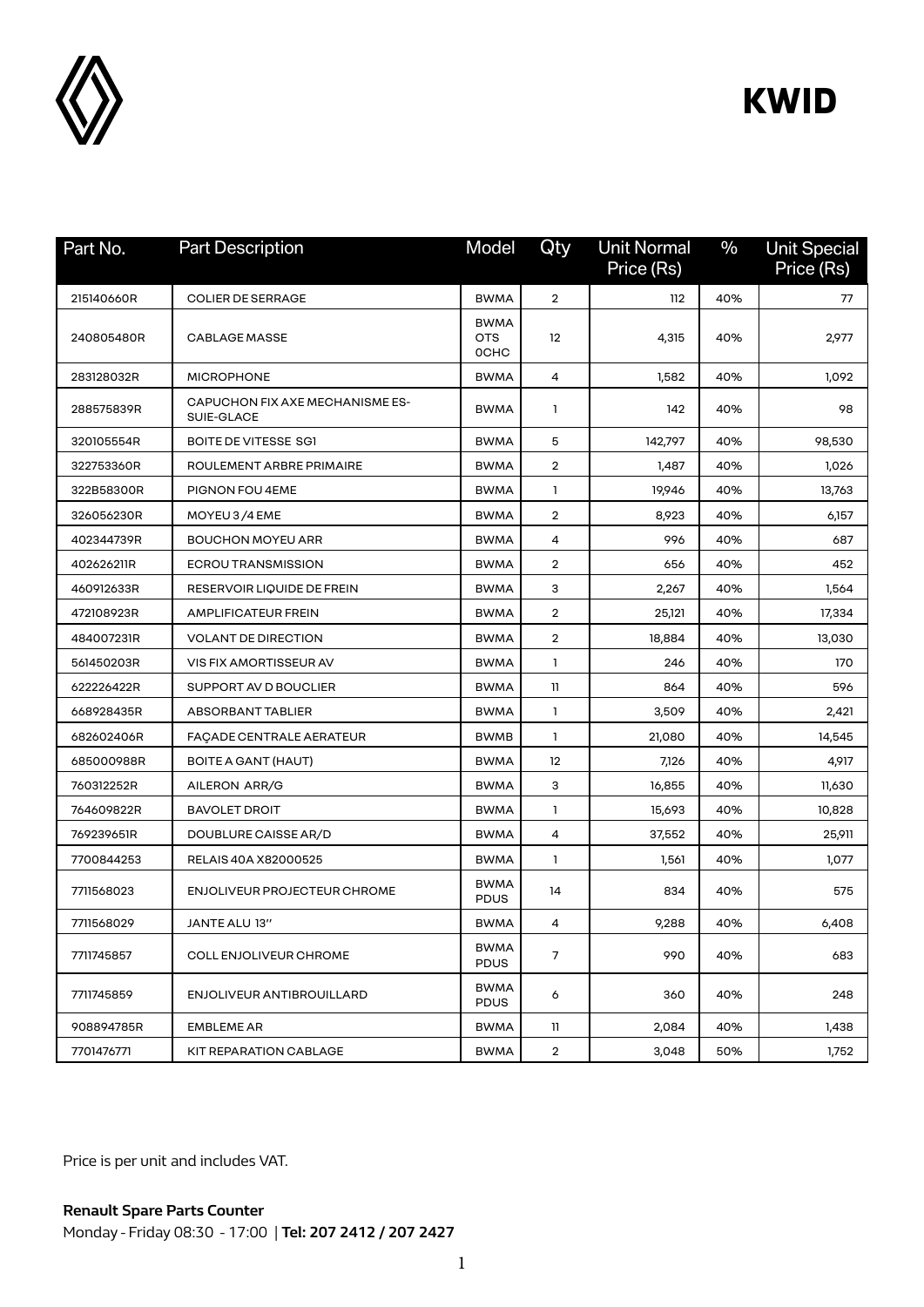

## **KWID**

| Part No.     | <b>Part Description</b>             | Model                                       | Qty            | <b>Unit Normal</b><br>Price (Rs) | $\frac{0}{0}$ | <b>Unit Special</b><br>Price (Rs) |
|--------------|-------------------------------------|---------------------------------------------|----------------|----------------------------------|---------------|-----------------------------------|
| 172518882R   | <b>BOUCHON CARBURANT</b>            | <b>BWMA</b><br><b>OTS</b><br><b>0C87</b>    | 35             | 1,046                            | 50%           | 601                               |
| 175714352R   | SUPPORT CANALISATION                | <b>BWMA</b><br><b>OTS</b><br>OC9Z           | 77             | 88                               | 50%           | 51                                |
| 242109571R   | AGRAFE SUPP CABLE EMBRAYAGE         | <b>BWMA</b><br><b>OTS</b>                   | 60             | 1,845                            | 50%           | 1,061                             |
| 289130318R   | <b>BOUCHON RESERVOIR LAVE GLACE</b> | <b>BWMA</b>                                 | 4              | 683                              | 50%           | 393                               |
| 289202930R   | POMPE LAVE-VITRE                    | <b>BWMA</b>                                 | 1              | 2,806                            | 50%           | 1,613                             |
| 313373737R   | <b>BOUCHON CARTER BVM</b>           | <b>BWMA</b><br>/ BFMB<br><b>OTS</b><br>OCL9 | 6              | 370                              | 50%           | 213                               |
| 321093769R   | DEFLECTEUR CIRCULAIRE               | <b>BWMA</b>                                 | $\overline{2}$ | 323                              | 50%           | 185                               |
| 322045372R   | <b>ANNEAU ARRET PIGNON</b>          | <b>BWMA</b>                                 | 3              | 406                              | 50%           | 233                               |
| 322047132R   | ANNEAU ARRET ROULEMENT              | <b>BWMA</b>                                 | 3              | 404                              | 50%           | 232                               |
| 322753360RLS | ROULEMENT ARBRE PRIMAIRE            | <b>BWMA</b>                                 | $\overline{2}$ | 3,401                            | 50%           | 1,956                             |
| 326068616R   | <b>BALADEUR IERE &amp; 2NDE</b>     | <b>BWMA</b>                                 | $\mathbf{1}$   | 8,973                            | 50%           | 5,159                             |
| 331A11924R   | RONDELLE CANNELEE                   | <b>BWMA</b>                                 | 4              | 1,370                            | 50%           | 788                               |
| 472125798R   | JOINT AMPLICATEUR FREIN             | <b>BWMA</b>                                 | $\mathbf{1}$   | 2,403                            | 50%           | 1,382                             |
| 488107061R   | <b>COLONNE DIRECTION</b>            | <b>BWMA</b>                                 | $\overline{2}$ | 41,283                           | 50%           | 23,738                            |
| 489673402R   | ECROU FIX VOLANT                    | <b>BWMA</b>                                 | $\mathbf{1}$   | 238                              | 50%           | 137                               |
| 656203296R   | CABLE OUVERTURE CAPOT               | <b>BWMA</b>                                 | 3              | 1,987                            | 50%           | 1,143                             |
| 679009739R   | <b>ISOLANT TABLIER</b>              | <b>BWMA</b>                                 | $\mathbf{1}$   | 11,614                           | 50%           | 6,678                             |
| 685003001R   | <b>BOITE A GANT</b>                 | <b>BWMA</b>                                 | 9              | 6,430                            | 50%           | 3,697                             |
| 745103416R   | <b>PLANCHER ARR</b>                 | <b>BWMA</b>                                 | $\overline{2}$ | 31,005                           | 50%           | 17,828                            |
| 755575745R   | PLAQUETTE PORTE (AUTOCOLLANT)       | <b>BWMA</b>                                 | $\overline{7}$ | 1,421                            | 50%           | 817                               |
| 769249126R   | DOUBLURE CAISSE AR/G                | <b>BWMA</b>                                 | $\overline{2}$ | 37,689                           | 50%           | 21,671                            |
| 7703079740   | AGRAFE SUPPORT                      | <b>BWMA</b>                                 | $\mathbf{1}$   | 128                              | 50%           | 74                                |
| 7711568024   | ENJOLIVEUR FEU ARR CHROME           | <b>BWMA</b><br><b>PDUS</b>                  | 6              | 990                              | 50%           | 569                               |
| 7711568028   | PROTECTION LATERALE                 | <b>BWMA</b><br><b>PDUS</b>                  | $\overline{7}$ | 1,800                            | 50%           | 1,035                             |
| 7711745875   | <b>TAPIS BOITE A GANT</b>           | <b>BWMA</b><br><b>PDUS</b>                  | 7              | 283                              | 50%           | 163                               |
| 805653208R   | TRANSPONDEUR                        | <b>BWMA</b>                                 | $\mathbf{1}$   | 6,520                            | 50%           | 3,749                             |

Price is per unit and includes VAT.